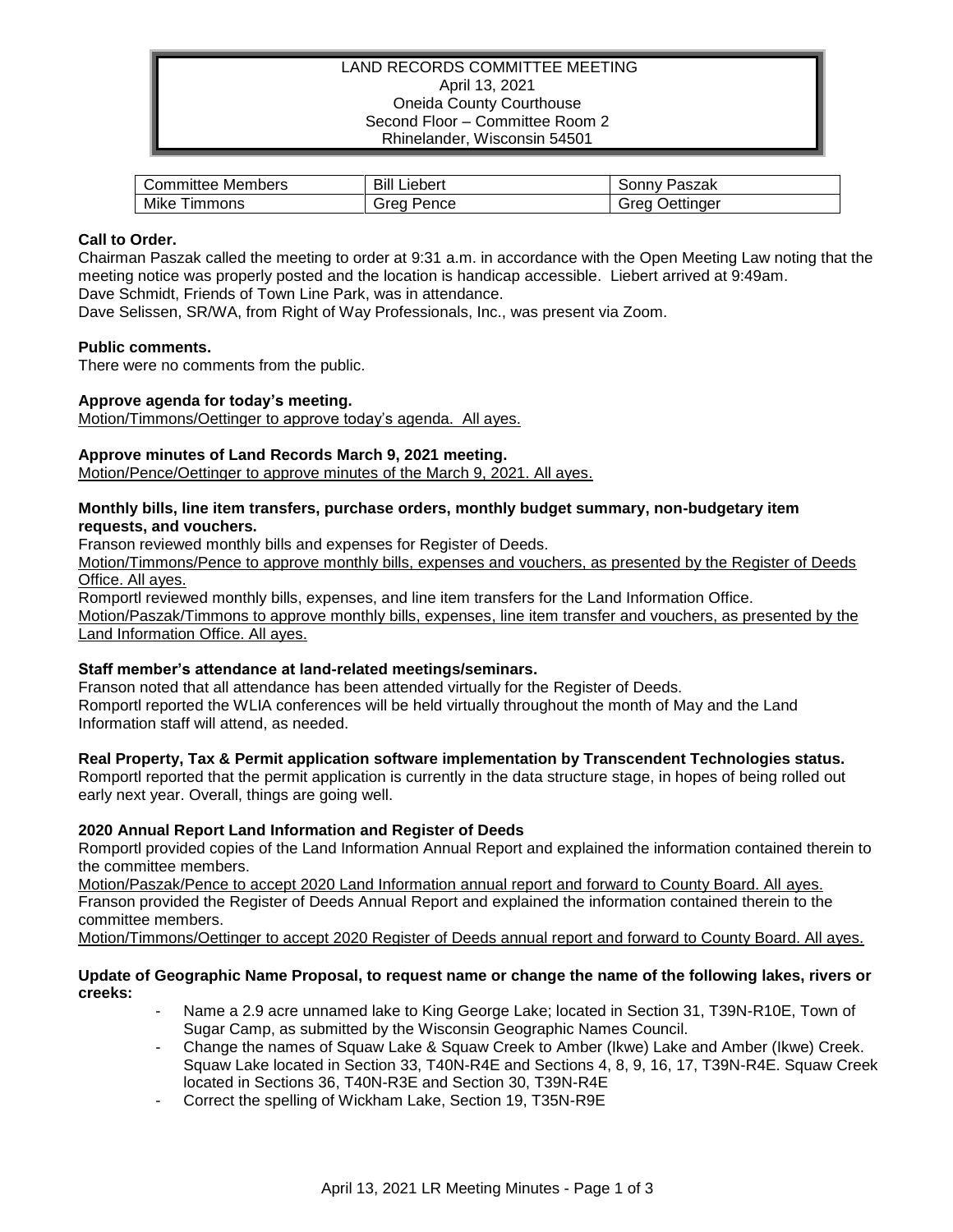Romportl supplied handouts of the letter he sent to the Geographic Name Council, under the guidance of Corporation Counsel. He attended the Geographic Name Council meeting via Zoom and sent an email to the Committee to update them as the local news media was covering the story.

Squaw Lake had local participation at the Council meeting, both in favor and against the proposed name change. The chairman of the Geographic Name Council stated that the Council believes it does not have a requirement to have approval from a County Board for a name change, except when there is a duplicate name within the State. The Council made the recommendation to change the name of Squaw Lake to Amber Lake.

The request to change the name of an unnamed lake to King George Lake was rejected, due to the lake being under the required 10 acres, in addition to not having enough support.

The spelling of Wickham Lake will be changed, due to it being a clerical spelling error.

The recommended changes made by the Geographic Name Council will be forwarded to the U.S. Board on Geographic Names, which will happen in the next few months, where action will be taken to make the official name changes.

Motion/Timmons/Liebert for Romportl, with guidance from Corporation Counsel, to write a letter to the Geographic Name Council, and include our local representatives, to strongly urge a change in their policy and procedure to recognize local and County opinion, regardless if there is a duplicate name change, or not. All ayes.

Public Comment – Dan Butkus present via Zoom, stated that he is looking to see a standardization for naming, for example, the islands on Squash Lake. On Google Maps, they are Big and Little Island. The County and DNR have them named as Marshall and Scrub Oak Island per a recorded document. He understands the process is in flux and will stay tuned for updates.

## **WisDOT Real Estate acquisitions for Project ID: 9261-07-20 Highway 32 in Section 24, Township 38 North, Range 11 East, and consider resolution to grant request.**

Romportl provided maps and handouts indicating the area where the designated easements would be and explained the request for the culvert improvement for Scott Creek. The County owns the 100' strip lands on both sides of the road. The initial offer of \$250, discussed at the March meeting, was increased to just over \$700, based on the WI State Statute Chapter 32 that requires compensation to be based on the loss and fair market value of the property, in addition to the fact that the easement is only temporary. The new offer does include a \$500 administrative fee, required by Chapter 18 of the Oneida County ordinance. Dave Selissen, SR/WA, from Right of Way Professionals, Inc., acting on behalf of the State of Wisconsin, was present on Zoom to answer questions.

Motion/Timmons/Oettinger for Romportl to bring a Resolution to the May meeting to approve the WisDOT request for a fee of \$700. All ayes.

# **County owned easement road located in Sections 6 & 7, T38N R10E – Parcel #s SU-1686-1 & SU-1743 off Indian Lake Rd.**

Romportl reported the parcel/road was taken by a tax foreclosure in the early 1990s. Per State Statue and opinion by Corporation Counsel, the County is not responsible to maintain the road. About two years ago, the land owners were contacted about transferring the road to the Town Road, but any fees incurred for bring road up to town road specs would be assessed to land owners. That request was rejected. Romportl noted the parcel/road is being brought back into discussion because of a recent inquiry to cut trees.

Motion/Timmons/Liebert for Romportl, with guidance from Corporation Counsel, to write a letter to the land owners, asking them to form a road association, so Oneida County can convey the road, subject to the continued use. All ayes.

# **Request from Friends of Town Line Park to locate a bike trail across County owned lands near Hanson Lake, Section 2, Township 36 North, Range 8 East, parcel numbers CR-20 & CR-21.**

Romportl distributed a map, letters, and a formal request by the Friends of Town Line Park, along with a brief history of the parcel. Dave Schmidt from Friends of Town Line Park was introduced. Schmidt reported that after the group was formed, they polled the community, via Facebook, with suggestions for improvement to Town Line Park. The biggest concern was access to the park from trails along Hwy 47. A private party has already given permission to access the park through their property, which would leave the remaining trail to be routed through the County parcel. Schmidt emphasized this is only the initial stage of the proposal - prior to engaging maps, routes, engineers and cost, and he is asking for support from the committee.

Motion/Pence/Liebert to support the preliminary project, subject to formalization of the trail with the other groups, including Forestry, and reserve the right to relocate the trail. All ayes.

**Closed session - It is anticipated that the committee may meet in closed session pursuant to Wisconsin Statutes Section 19.85 (1) (e) Deliberating or negotiating the purchase of public properties, the investing of public funds, or conducting other specified public business whenever competitive or bargaining reasons require a closed session. A roll call vote will be taken to go into closed session and it is anticipated that the committee will return to open session by roll call vote to consider the remainder of the meeting agenda.**